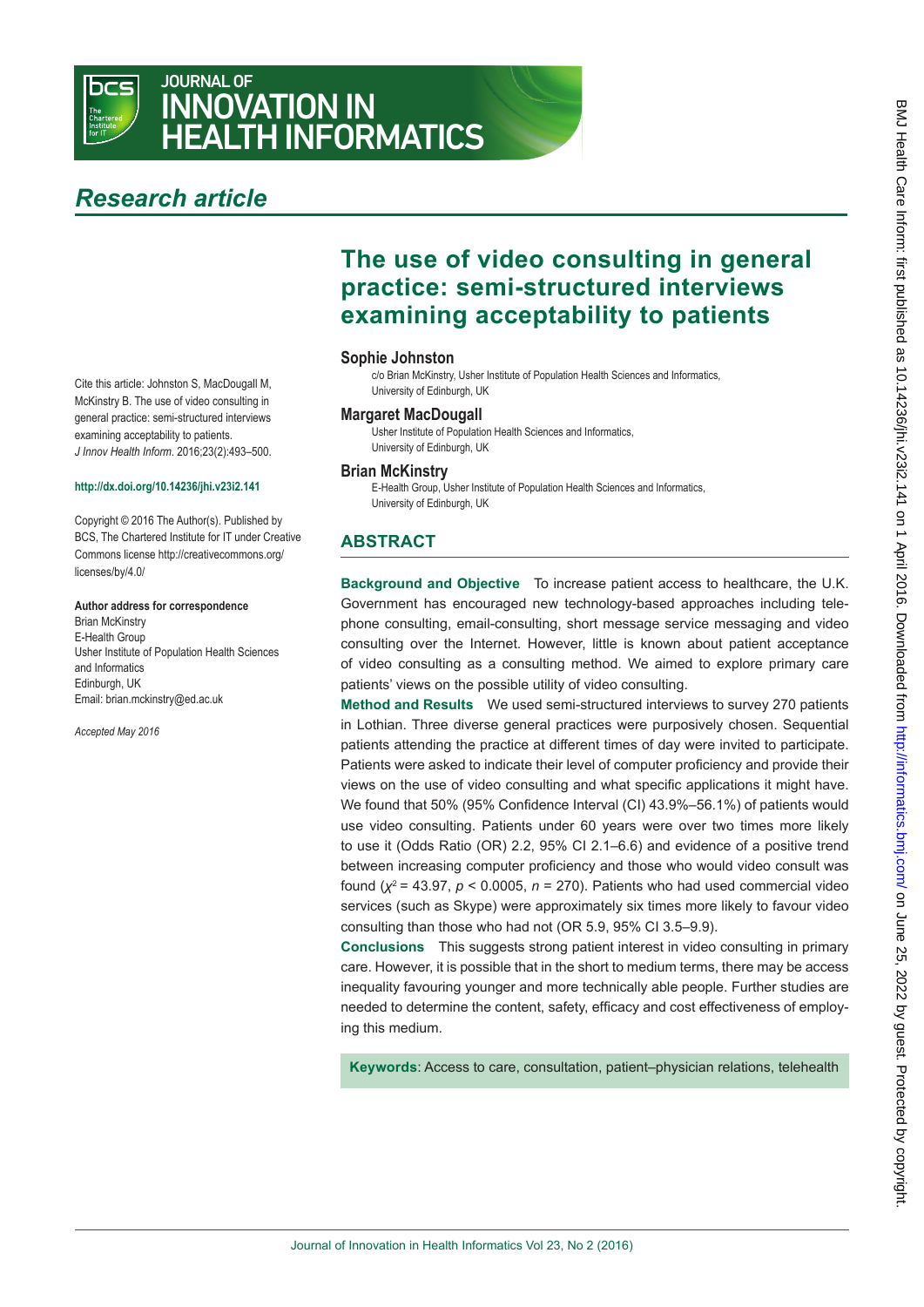#### **What this study adds:**

- Novel evidence is provided for patient acceptance of video consulting as an alternative consulting technology.
- Accepting patients belonged to a specific subgroup that were younger, more computer proficient and had used commercial video services before.
- Patients identified video consulting as useful for minor illness and general advice, highlighting that it could save their time.
- Video consulting was viewed as inappropriate for consultations where an examination is required and concern was expressed for it being less personal.

### **INTRODUCTION**

Promoting fast and easy access to healthcare has been a priority over a number of years**1,2**, but with increasing demand on the U.K. National Health Service, new ways are being sought in which to deliver this. The U.K. Government has recently prioritised flexible access by promising that email, Skype and telephone consultations will be used to supplement face-to-face appointments with general practitioners (GPs).**3** Investigations into alternative methods of contact between doctors and patients have been conducted**4,5** with a focus on the use of information technologies. These have described perceived low patient demand by health-care professionals and concerns about the reliability, security and confidentiality of these technologies.**5–8** Patients have described both advantages and disadvantages of telephone consulting, which is now used widely. However, there is little high quality evidence exploring the efficacy and applicability of these alternative technologies, particularly in a U.K. setting.**5,9–11**

Previous research into alternative technologies has mainly focused on telephone consulting**6,10** and has contributed to progress in understanding its application**12** and impact on the doctor–patient relationship,**13–15** particularly in primary**12,15** and out-of-hours care.**16** The possible utility of email and short message service has also been investigated.**17,18** Recently, attention has turned to video consulting, since free video communication services such as Skype, FaceTime, Jabber and Google Hangout have become increasingly popular in both social media and business sectors.**6,19** Whilst in the past video consulting has been used within telemedicine to improve access for patients living remotely,**19,20** the advent of free video communication services may allow viable, fast and easy alternatives to face-to-face consulting for all patients with supporting devices.**9** These include smart phones, tablets, laptops and desktop computers. The views of healthcare professionals**7** and practice managers in primary care**8** regarding the utility and likelihood of the uptake of video consulting have previously been described although the studies were carried out prior to the large-scale adoption of these technologies by the general public. In addition, no similar survey of patient views has been undertaken.

#### **Aims of study**

This is the first study to investigate patient attitudes towards video consulting with their GP. We sought to establish how widely used video communication, for social and business reasons, is amongst primary care patients and whether there is a demand for using it as an alternative method of consulting. This included demographic evaluations to investigate access inequality, which had been highlighted as a concern for the elderly and socio-economically deprived.**4,6,7**

#### **METHOD**

We conducted semi-structured interviews. As no formal evaluation tool existed**10** in this field, our interview outline was based on elements of innovation adoption theory**<sup>21</sup>** (including experience and knowledge of the intervention or related technology and the perceived advantage of the proposed technology to different social groups. See Box 1 for the full description). The schedule was piloted on a convenience sample (*n* = 12) and subsequently adjusted. Ethical approval was through a process approved by the University of Edinburgh research committee for medical undergraduate students pursuing low-risk research.

#### **Box 1**

Diffusion of innovations theory aims to describe a mechanism as to why and how quickly ideas and novel technology are adopted by societies. Rogers**<sup>21</sup>** proposes that four fundamental features influence how new ideas spread: the innovation itself, communication channels, time and the social system. This process is heavily dependent on the existing knowledge, skills, experience and training existing in the society into which the innovation is introduced. The innovation has to be adopted widely in order to become self-sustaining. The theory describes a point during the adoption at which an innovation reaches critical mass and categorises adopters into five groups: innovators, early adopters, early majority, late majority and laggards.

We approached a total of 296 patients within three general practices in the Lothian area representing different demographic backgrounds: a socio-economically deprived rural practice; an urban practice with younger patients of varied nationality; and an urban practice in a socio-economically advantaged area of Edinburgh. Data collection took place over two consecutive days in each practice and was conducted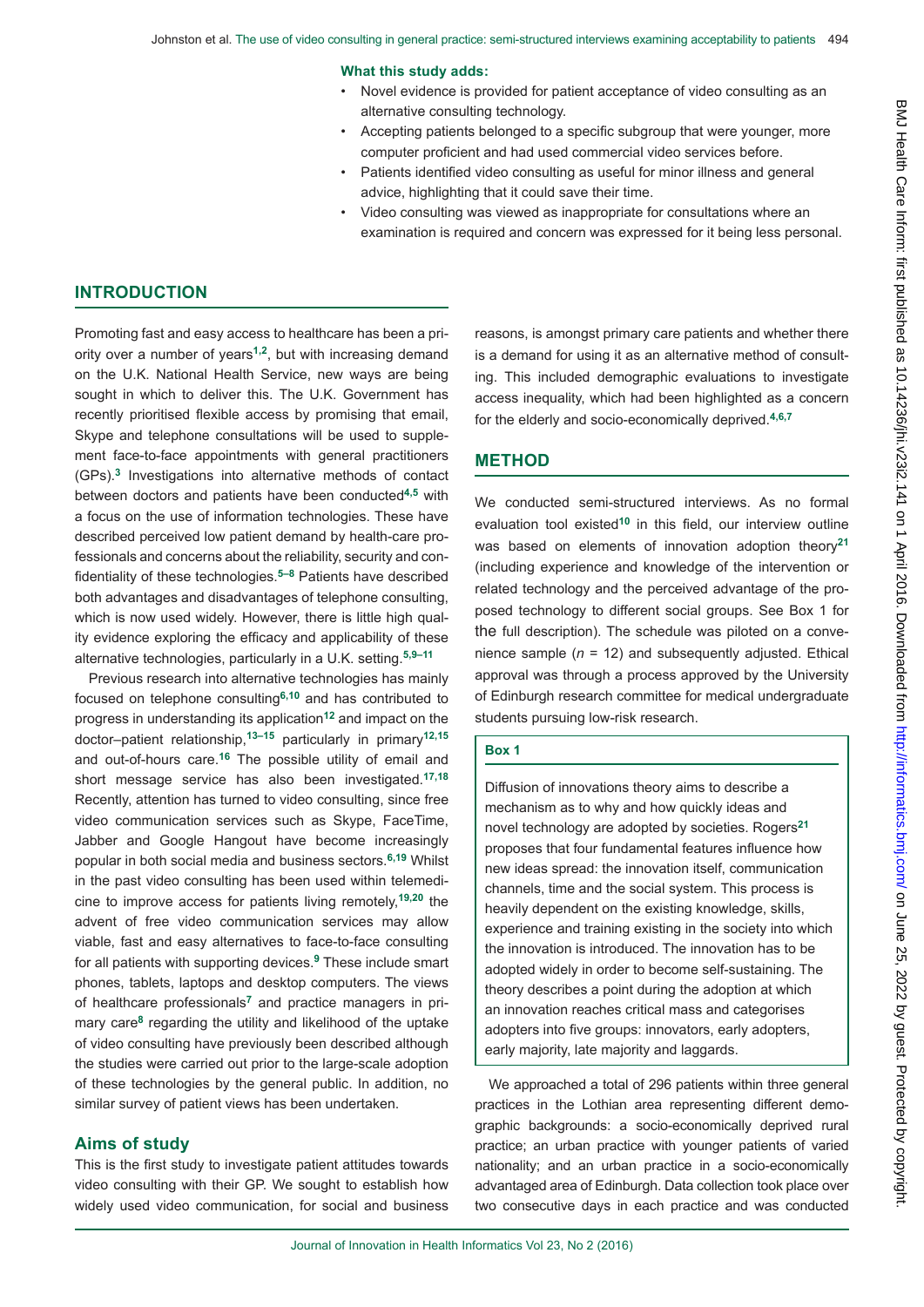throughout the opening hours in order to gain a representative sample of the primary care population. All patients aged 18 years or older attending their practice for an appointment were approached in the waiting room and asked if they were willing to participate in a five-minute interview. Consenting patients were initially asked questions concerning their postcode, age, sex, GP attendance, access to computer devices that permitted video communication and self-rated computer proficiency. Participants were asked to describe their computer proficiency as 'good', 'average' or 'poor'. We then asked patients about their use and enjoyment of video communication socially or at work. Finally, patients were asked to indicate whether they thought they would use video consulting with their GP. Free response questions followed to explore both their reasoning and potential applications for video consulting, with specific patient types or health problems.

The data was analysed using SPSS version 21 and Minitab version 17.0. We used the exact method for obtaining a 95% confidence interval for the proportion of patients who would use video consulting with their GP and the proportion of patients who reported having regular access to a computer device either at home or at work. The remaining analyses involved the use of odd ratios and corresponding 95% confidence intervals, the chi-square test of association and the chi-square test of linear trend. Using the Scottish Government's Postcode Lookup,**<sup>22</sup>** patient Scottish Index of Multiple Deprivation (SIMD) quintiles were determined from respondent postcodes. Patient ages were categorised into an 'older' group aged 60 years or over, based on the WHO recommendations,**23** with the remainder forming a 'younger' group. We explored patient access and use of technology according to demographic factors. In addition, we tested for a monotonic trend in each of patients' access to technology and patients' previous video call usage according to level of affluence. Also, we analysed patient willingness to use video consulting with their GP in relation to their demographic background and previous experience of video call use.

We tested for an association between this response and each of patients' SIMD quintile and computer proficiency. We also tested separately for evidence for an increasing monotonic trend in willingness to use video consulting according to each level of computer proficiency and the extent of previous video call usage. Furthermore, we tested for an association between willingness to use video consulting and each gender and age group. A significance level of 0.05 was assumed for all hypothesis tests. We used a thematic coding frame to analyse free text answers. This involved reading answers multiple times and coding them so that each distinct patient comment was given a separate code. This allowed multiple codes to apply to a single patient response. Code frequencies were then counted and analysed.

## **RESULTS**

## **Demographic findings**

A total of 270/296 (91.2%) patients consented to being interviewed. Patients declined mostly on the grounds of feeling too unwell, anxiety about missing their appointment or poor understanding of the English language. The demography of the sample is presented in Table 1. The sample represented a range of ages, social deprivation and gender. Postcode disclosure was declined by 29 patients (11%) and year of birth by 22 (8%).

## **Technology access and Use**

Most respondents (229/270, 84.8%, 95% CI 80.0–88.9) reported having regular access to a computer device either at home or at work; and 43% of patients rated themselves 'good' in terms of computer proficiency with 31.9% rating themselves 'average' and 25.2% rating themselves 'poor'. A good level of computer proficiency was reported by more patients under 60 years than those 60 years or over (52.4% 18–59 years versus 19.2% ≥ 60 years: *χ*<sup>2</sup> = 50.334,

|  | Table 1 Demographic profile of respondents (n=270) |  |  |  |
|--|----------------------------------------------------|--|--|--|
|--|----------------------------------------------------|--|--|--|

| Demographic variable                   |                | % of Respondents | <b>Frequency of respondents</b> |
|----------------------------------------|----------------|------------------|---------------------------------|
| Gender                                 | Male           | 40.0             | 108                             |
|                                        | Female         | 60.0             | 162                             |
|                                        | 18-59          | 63               | 170                             |
| Age (years)                            | $60+$          | 28.9             | 78                              |
|                                        | 1              | 13.3             | 36                              |
|                                        | $\overline{2}$ | 19.6             | 53                              |
| SIMD quintile                          | 3              | 13.3             | 36                              |
|                                        | 4              | 13.0             | 35                              |
|                                        | 5              | 30.0             | 81                              |
|                                        | $1-2$          | 26.7             | 72                              |
|                                        | $3-5$          | 27.8             | 75                              |
| Frequency of GP<br>attendance per year | $6 - 10$       | 20.0             | 54                              |
|                                        | $11 - 15$      | 15.9             | 43                              |
|                                        | $16+$          | 7.0              | 19                              |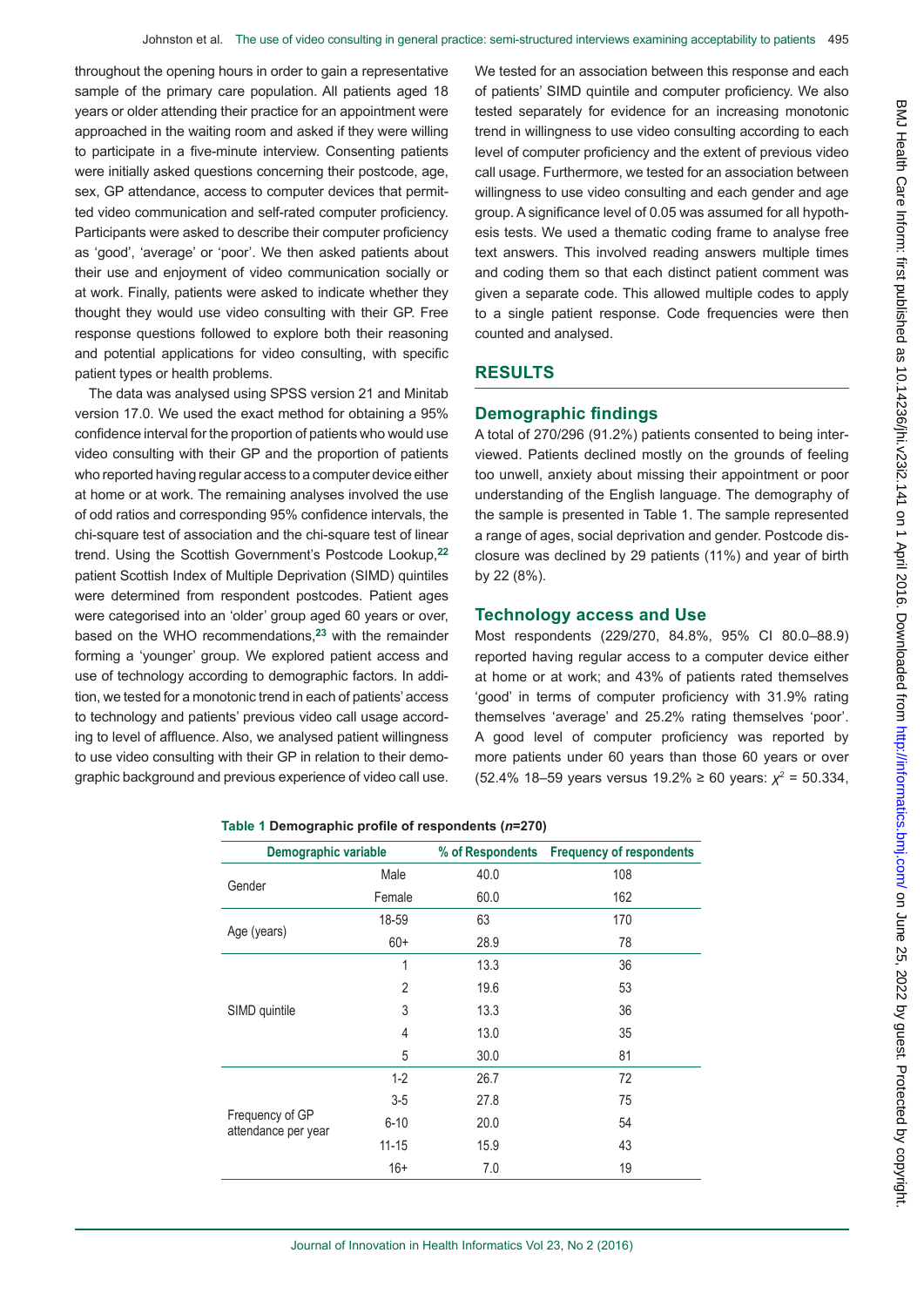*p* < 0.0005). There was also evidence of a decreasing monotonic trend across levels of computer proficiency for older patients, with 56.4%, 24.4% and 19.2% of patients of age 60 years or over reporting poor, average and good levels of proficiency, respectively (*χ*<sup>2</sup>= 50.334, *p* < 0.0005).

Furthermore, patients under 60 years were nearly seven times more likely to have regular access to a computer device (OR 6.8, 95% CI 3.3–14.0). There was evidence for an association between affluence and regular access to computer devices (90.1% of SIMD quintile 5 (most affluent) versus 75.0% of SIMD quintile 1,  $\chi^2$  = 4.590, *p* = 0.032, *n* = 117). There was not, however, evidence of a consistent positive trend towards regular access across levels of affluence, with 75.0%, 71.7%, 83.3%, 94.3% and 90.1% of those reporting regular access falling under quintiles 1 to 5, respectively. There was an association between level of affluence and computer proficiency (51.9% from SIMD quintile 5 versus 25.0% from SIMD quintile 1, *χ*<sup>2</sup> = 9.632, *p* = 0.008, *n* = 117). Video communication had been used by 51.9% (140 out of 270) of patients. Those under 60 years were approximately four times more likely to have used it than those 60 years or over (OR 3.7, 95% CI 2.1–6.6, *n* = 248). There was an association between level of affluence and previous video call usage (61.7% from SIMD quintile 5 versus 33.3% from SIMD quintile 1, *χ*<sup>2</sup> = 8.067, *p* = 0.005, *n* = 117) with evidence for an increasing monotonic trend in previous usage according to level of affluence with 33.3%, 45.3%, 44.4%, 60.0% and 61.7% of those reporting previous access falling under SIMD quintiles 1 to 5, respectively (*χ*<sup>2</sup> = 9.799, *p* = 0.002, *n* = 241).

#### **Willingness to use video consulting**

When asked whether they would use video consulting with their GP, 135/270 (50%, 95% CI 43.9%–56.1%) of patients responded 'yes'. There was an association between willingness to use video consulting and computer proficiency (*χ*<sup>2</sup> = 48.420, *p* <0.0005, *n* = 270) and evidence for an increasing monotonic trend towards this positive response according to level of computer proficiency, with 7.4%, 34.8% and 57.8% who reported 'yes' rather than 'no' falling under SIMD quintiles 1 to 5, respectively (*χ*<sup>2</sup> = 43.970, *p* < 0.0005, *n* = 270). Participants who had previously used video communication were approximately six times more likely to give a 'yes' response (OR 5.9, 95% CI 3.5–9.9, *n* = 270). There was an association between the frequency of previous video communication usage and this response ( $\chi^2$  = 12.696,  $\rho$  = 0.013, *n* = 134) with an increasing monotonic trend in willingness to use video consulting according to the extent of previous video communication usage (*χ*<sup>2</sup> = 11.152, *p* = 0.001, *n* = 134). Patients under 60 years were more than twice as likely to be willing to video consult their GP than those 60 years or over (OR 2.2, 95% CI 1.3–3.8, *n* = 248). However, there was a lack of evidence for an association between the response to this question and any one of the gender  $(x^2 = 1.543, p = 0.214,$ *n* = 270) or the level of affluence, both on comparison across all five SIMD quintiles ( $\chi^2$  = 1.543,  $p$  = 0.214,  $n$  = 270) and on comparison across SIMD quintiles 1 and 5 only  $(x^2 = 1.376)$ , *p* = 0.241, *n* = 117).

#### **Free text questions**

Of the 270 respondents, 139 (51.5%) gave reasons about why they would or would not video consult with their GP. Figures 1 and 2 list reasons for using and not using video consulting, respectively, with the most common positive reason mentioned being that it would save time (*n* = 19) and the most common reason for not using it simply that patients preferred seeing their GP face to face (*n* = 22).

When respondents were asked to identify the types of person who, in their opinion, might find video consulting with a GP most useful, 74.8% (*n* = 202) patients responded. Younger (*n* = 69), technologically able people (*n* = 37) and housebound people (*n* = 37) were among those groups most often chosen (Figure 3).

Respondents were finally asked to suggest health problems that they deemed suitable for a video call consultation with a GP and by contrast, less suitable problems. Of the 270 participants, 65.6% (*n* = 177) identified suitable health problems and 53.7% (*n* = 145) suggested unsuitable health problems. Minor illness (*n* = 62) was cited as the most common health problem that could be dealt with by a video call, followed by the belief that most problems seen by a GP would be suitable for a video call (*n* = 31) (Figure 4). The majority of respondents responded that video consulting would be less suitable for health problems requiring a physical examination (*n* = 65) (Figure 5).

## **DISCUSSION**

## **Principal findings**

Fifty percent of patients in this study indicated that they would use video consulting with their GP. Perhaps unsurprisingly, this was associated with greater computer proficiency and experience of personal video communication use and also with the age of the participants.

#### **Implications of findings**

There is a clear desire among a relatively large proportion of the population for video consulting with their GP for a range of problems. Although 85% of respondents had regular access to appropriate technology, we also found that there was a clear socio-economic and age divide in access to this technology and ability to use it. This has been identified in other studies relating to eHealth.**4,6,7** However, despite this, participants' socioeconomic status was not a significant factor in their desire to use video consulting. The finding that non-users are significantly more likely to be older has important implications since the elderly are known to utilise GP services more frequently and are more likely to have mobility problems.**24** It is not known if the use of video consulting will be associated with a shortening or lengthening of consultations, or indeed if increased convenience may increase demand for consultations. However, it is possible that if video consulting results in efficiency savings, as has been postulated for other technologies, it could increase the availability of more traditional consultations for all groups.**4,17**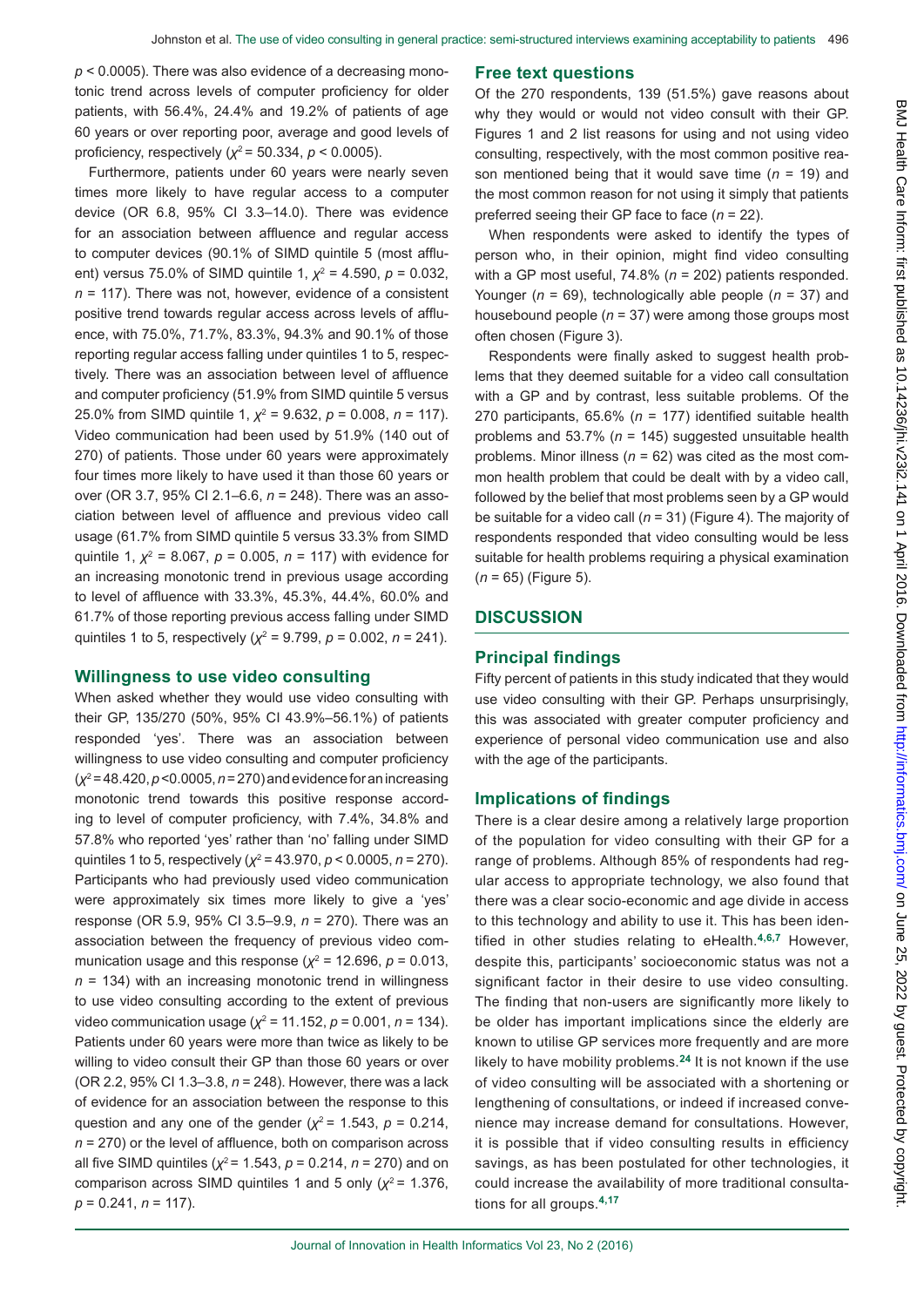

a Frequencies involve multiple responses per patient

#### **Figure 1 Patient reasons for using video consultinga**



a Frequencies involve multiple responses per patient

#### **Figure 2 Patient reasons for not using video consultinga**



a Frequencies involve multiple responses per patient



BMJ Health Care Inform: first published as 10.14236/jhi.v23i2.141 on 1 April 2016. Downloaded from <http://informatics.bmj.com/> on June 25, 2022 by guest. Protected by copyright.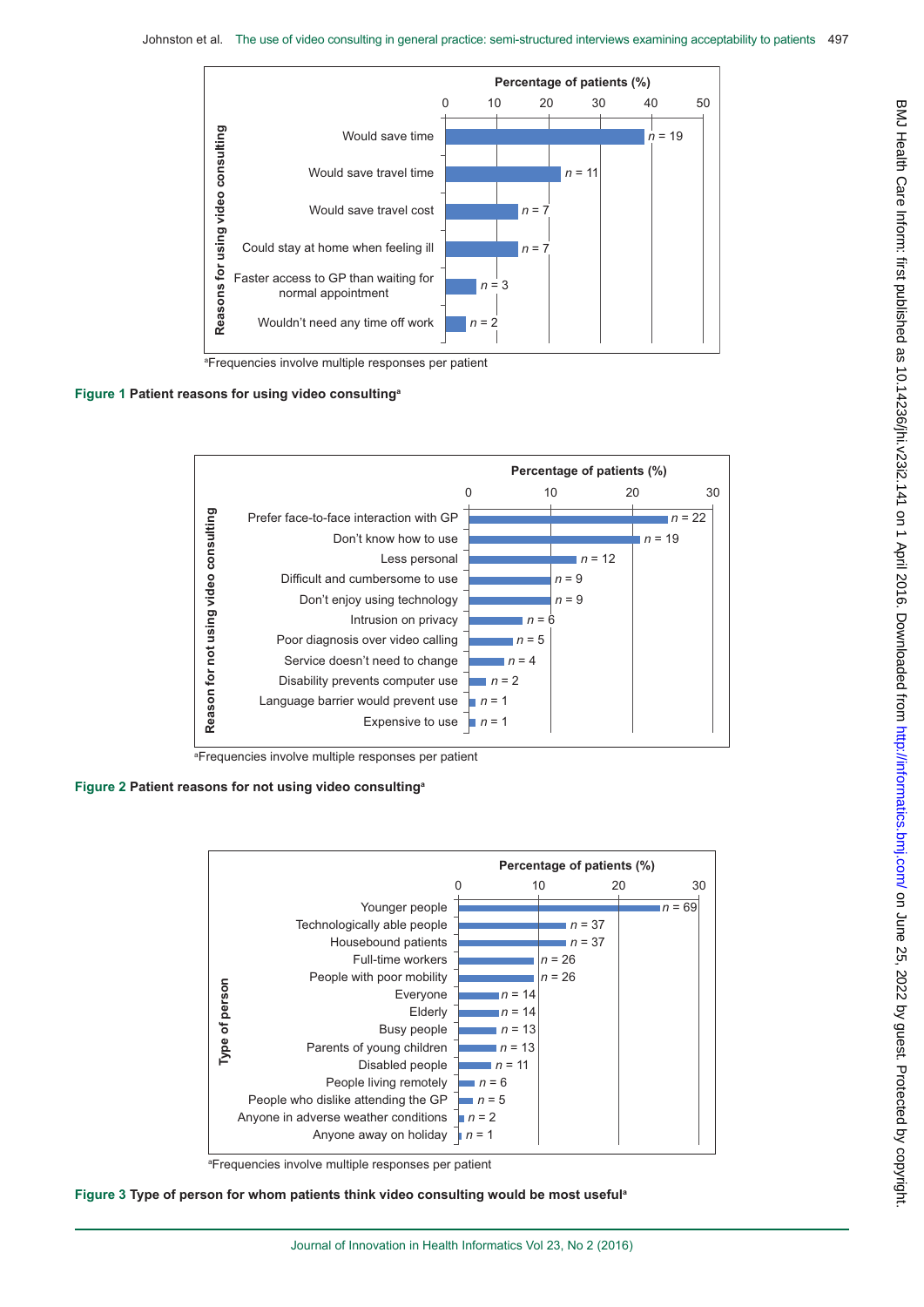

a Frequencies involve multiple responses per patient

**Figure 4 Suitable health problems identified for discussion in a video consultation<sup>a</sup>**



a Frequencies involve multiple responses per patient

**Figure 5 Unsuitable health problems identified for discussion in a video consultation<sup>a</sup>**

## **Comparison with the literature**

The considerable proportion of patients accepting of video consulting contrasts greatly with the previously held perception by healthcare professionals that there is low patient demand for alternative consulting methods.**7,8** Whilst this is the first study to investigate patient acceptance of video consulting, our results are similar to the studies of other consulting technologies such as telephone and email,**18,24**  where participants identified time and financial savings as advantages of alternative technologies. It is worth noting, however, that research has demonstrated an increase in repeat consultations in the two weeks following a telephone consultation,**25** which may negate the time saved if the same holds true for video call consultations. Participants in this study indicated that they thought video consulting would be most useful to younger and more technologically able people. People confined to home, with poor mobility, or fulltime workers were the next most commonly identified groups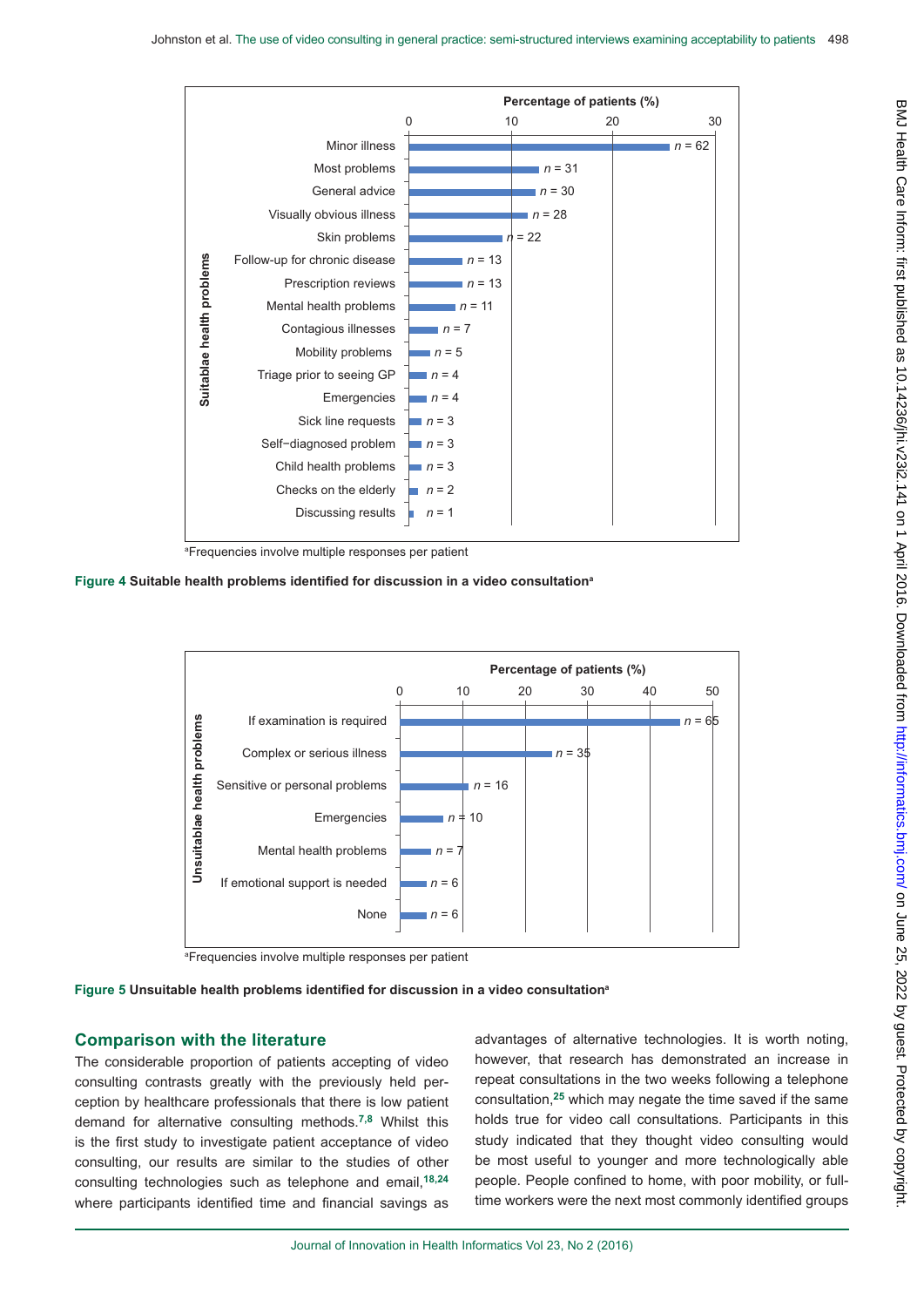considered likely to benefit. Again, this parallels findings from research into telephone consulting.**13,26**

A discussion of minor illness and general health advice was identified as most suitable content for a video call consultation by patients. This aligns with safety concerns regarding other forms of alternative technology where both patients and doctors expect to discuss only simpler problems.**13,27,28** Although patients were not forthcoming with their reasoning in this study, previous work has shown that GPs feel uneasy with alternative technologies due to perceived increased clinical uncertainty, with the absence of visual clues.**6,24,29** However, previous research dealt mainly with non-visual forms of communication and it has been postulated that using video consulting may alleviate this uncertainty since a degree of visual assessment could be made.**28** Patients did seem to recognise the potential benefit for 'visually obvious' illness in their comments, but further evidence will be needed to ensure that video consulting is clinically safe for this purpose. Among the other identified suitable problems, follow-up for chronic disease and prescription reviews have also featured in previous research,**10,30** which may indicate an opportunity for video consulting to meet this particular need. Another area where video consulting has been found to be particularly appropriate is in the management of mental health problems,**31** where telephone consulting has been considered in previous qualitative research to fall short due to the loss of visual cues.**<sup>28</sup>**

Patients identified the need for examination as a barrier to video consulting, which has also been highlighted as a concern by GPs**24,28,29** using telephone consulting. This may be why patients also perceived the discussion of complex or serious illness to be unsuitable for video call consultations.

### **Strengths and limitations**

The high response rate (91.2%) ensured that responses were representative of those attending the practices. However, the majority of participants fell into the under 60 years category and the most common SIMD quintile for participants was quintile 5. This may have allowed sample bias in favour of using newer technologies since patients from these categories were also found to be more computer proficient and have better access to technologies. Likewise, it is possible that differences between age groups may reflect access to the appropriate technology and training, rather than any bias against it. The practices sampled also already used telephone consulting extensively, which may have strengthened patient predisposition towards video consulting.**12,19** In addition there was missing data, mainly due to declined postcodes (11%) and ages (8%), but we feel that this is unlikely to affect our conclusions. Our study was conducted in three practices in one U.K. region, which may limit its generalizability. Interpreters were not used in the study and so people who did not have a good command of spoken English were excluded. This group has difficulty with telephone consultation**28** and the same may be true of video consulting. The brief interview technique perhaps limited the comments from participants and conducting further in-depth interviews and focus groups may have yielded further information regarding the exact place video consulting has within general practice.

## **CONCLUSIONS**

This project has found evidence that video consulting is accepted as an alternative consultation method by many primary care patients. These patients were younger, more computer proficient and had more experience of video communication socially or in business. However, before full-scale implementation of such a service can be considered, further research is required to determine how such consultations differ from more traditional consultations in terms of complexity of problems; content; safety; impact on equity; and both patient and clinician resource use.

## **REFERENCE**

- **1.** NHS Scotland. *Partnership for Care: Scotland's Health White Paper*. Edinburgh, Crown Copyright 2003.
- **2.** Department of Health. *The NHS Plan: A summary*. London, Crown Copyright 2000.
- **3.** [BBC News. Cameron promises more flexible GP hours.](www.bbc.co.uk/news/uk-politics-24339484) [British Broadcasting Company. 2013. Available from: www.](www.bbc.co.uk/news/uk-politics-24339484) [bbc.co.uk/news/uk-politics-24339484](www.bbc.co.uk/news/uk-politics-24339484). Accessed November [2014](www.bbc.co.uk/news/uk-politics-24339484)
- **4.** [King G, Heaney DJ, Boddy D, O'Donnell CA, Clark JS and Mair](http://dx.doi.org/10.1111/j.1369-7625.2010.00637.x) [FS. Exploring public perspectives on e-health: findings from two](http://dx.doi.org/10.1111/j.1369-7625.2010.00637.x) citizen juries. *Health Expectations* [2011;14\(4\):351–360. http://](http://dx.doi.org/10.1111/j.1369-7625.2010.00637.x) [dx.doi.org/10.1111/j.1369-7625.2010.00637.x. PMID:21029283.](http://dx.doi.org/10.1111/j.1369-7625.2010.00637.x)
- **5.** [Miller EA. Solving the disjuncture between research and](http://dx.doi.org/10.1016/j.healthpol.2006.09.011) [practice: Telehealth trends in the 21st century.](http://dx.doi.org/10.1016/j.healthpol.2006.09.011) *Health Policy* [2007;82\(2\):133–141. http://dx.doi.org/10.1016/j.health](http://dx.doi.org/10.1016/j.healthpol.2006.09.011)[pol.2006.09.011. PMID:17046097.](http://dx.doi.org/10.1016/j.healthpol.2006.09.011)
- **6.** [Hanna L, May C and Fairhurst K. The place of information and](http://dx.doi.org/10.1093/fampra/cmr087) [communication technology-mediated consultations in primary](http://dx.doi.org/10.1093/fampra/cmr087)

[care: GPs' perspectives.](http://dx.doi.org/10.1093/fampra/cmr087) *Family Practice* 2012;29(3):361–366. [http://dx.doi.org/10.1093/fampra/cmr087. PMID:22006040.](http://dx.doi.org/10.1093/fampra/cmr087)

- **7.** Fairhurst K, May C and Hanna L. *Non face to face consultations in primary care: professionals' experiences, interests and concerns*. Scottish Government Health Directorates Chief Scientist Office, Edinburgh. June 2008.
- **8.** [Hanna L, May C and Fairhurst K. Non-face-to-face consulta](http://dx.doi.org/10.14236/jhi.v19i1.789)[tions and communications in primary care: the role and per](http://dx.doi.org/10.14236/jhi.v19i1.789)[spective of general practice managers in Scotland.](http://dx.doi.org/10.14236/jhi.v19i1.789) *Informatics in Primary Care* [2011;19\(1\):17–24. http://dx.doi.org/10.14236/](http://dx.doi.org/10.14236/jhi.v19i1.789) [jhi.v19i1.789. PMID: 22118332.](http://dx.doi.org/10.14236/jhi.v19i1.789)
- **9.** [Armfield NR, Gray LC and Smith AC. Clinical use of Skype:](http://dx.doi.org/10.1258/jtt.2012.SFT101) [a review of the evidence base.](http://dx.doi.org/10.1258/jtt.2012.SFT101) *Journal of Telemedicine and Telecare* [2012;18\(3\):125–127. Available from:](http://dx.doi.org/10.1258/jtt.2012.SFT101) http://dx.doi. [org/10.1258/jtt.2012.SFT101. PMID:22362829.](http://dx.doi.org/10.1258/jtt.2012.SFT101)
- **10.** [Chapman JL, Zechel A, Carter YH and Abbott S. Systematic](http://www.ncbi.nlm.nih.gov/pmc/articles/) [review of recent innovations in service provision to improve](http://www.ncbi.nlm.nih.gov/pmc/articles/) access to primary care. *[The British Journal of General Practice](http://www.ncbi.nlm.nih.gov/pmc/articles/)*